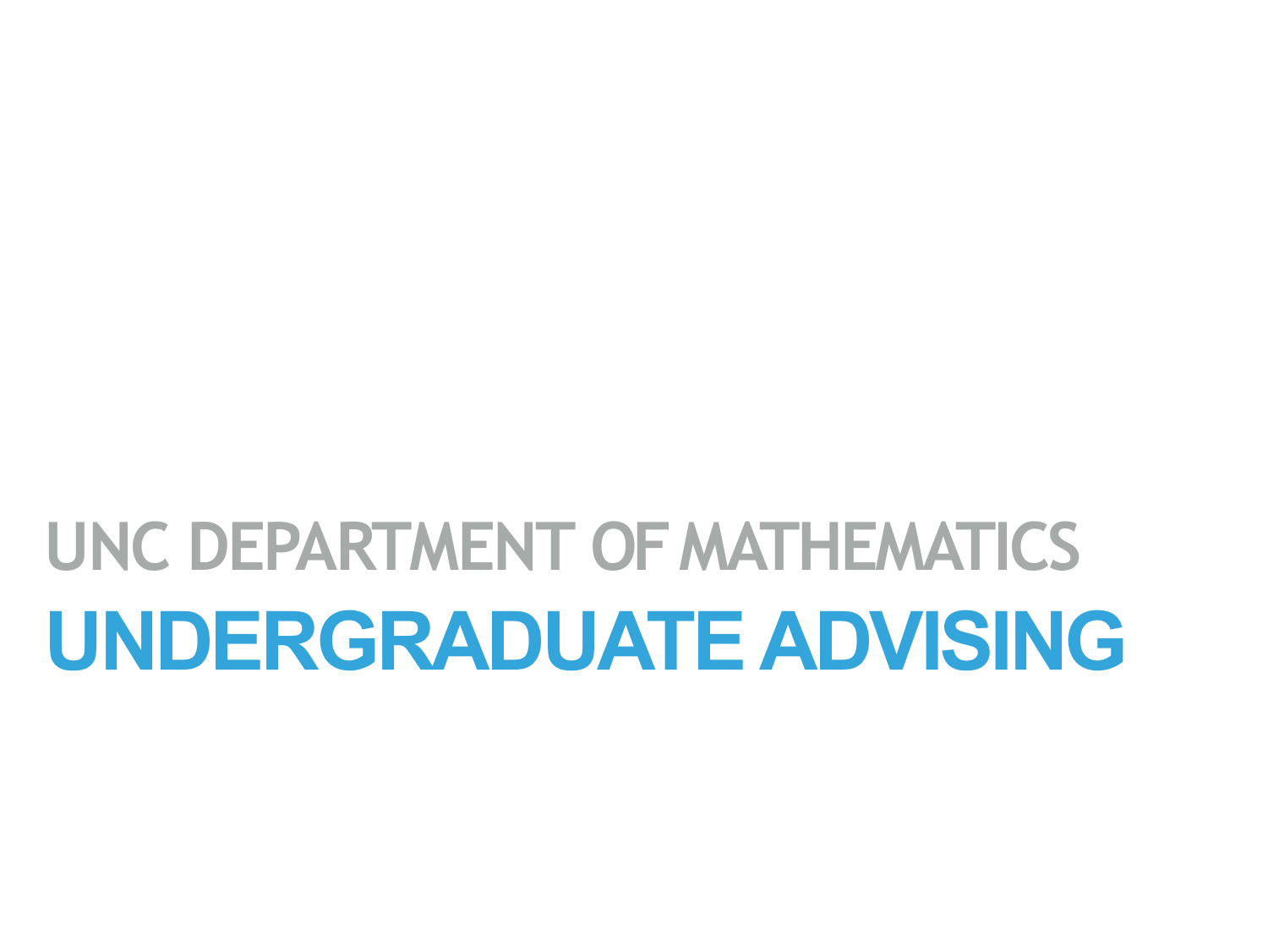# **WHO TO CONTACT WITH QUESTIONS**

**REGISTERING FOR MATH CLASSES?**

**Erin Willis Undergraduate Student Services Manager Phillips Hall 336 ewillis3@email.unc.edu SATISFYING DEGREE REQUIREMENTS?**

**Academic Advising <https://advising.unc.edu/advisor/> Steele Building/Hardin Hub COURSE CONTENT OR WHICH CLASS?**

> **A math department advisor (Erin Willis will put you in contact) or the course instructor (especially for special topics, MATH 590)**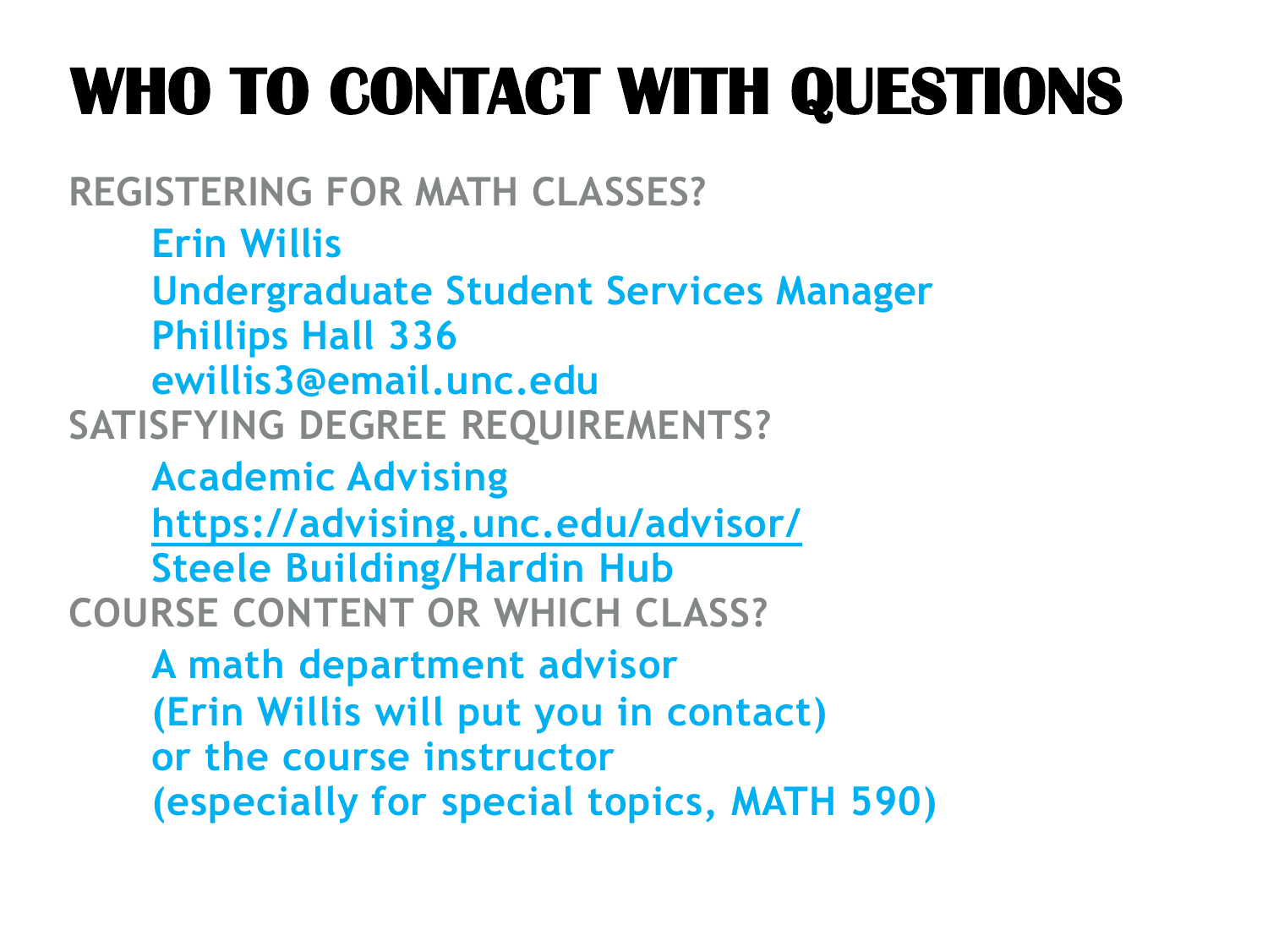## **MATH MAJOR OVERVIEW**

**THESE ARE NOT THE COMPLETE REQUIREMENTS, BUT AN OVERVIEW OF MATH COURSES AT HIGHER LEVEL**

**COMPLETE INFO: <https://catalog.unc.edu/undergraduate/departments/mathematics/>**

#### ▸ **BA Mathematics**

▸381, 383, 347 or 577, 521, + 3 above 500

#### ▸**BS Mathematics**

- ▸ 381, 383, 347 or 577, 521, + 5 above 500
- ▸ one from {522, 523, 528, 566} one from {533, 534, 548, 578}

#### ▸**BS Mathematics (Applied Option)**

- ▸ 381, 383, 347 or 577, 521, + 5 above 500
	- ▸5 from {522, 523, 524, 528, 529, 535, 548, 564, 566, 661, 668, 383L-528L-529L}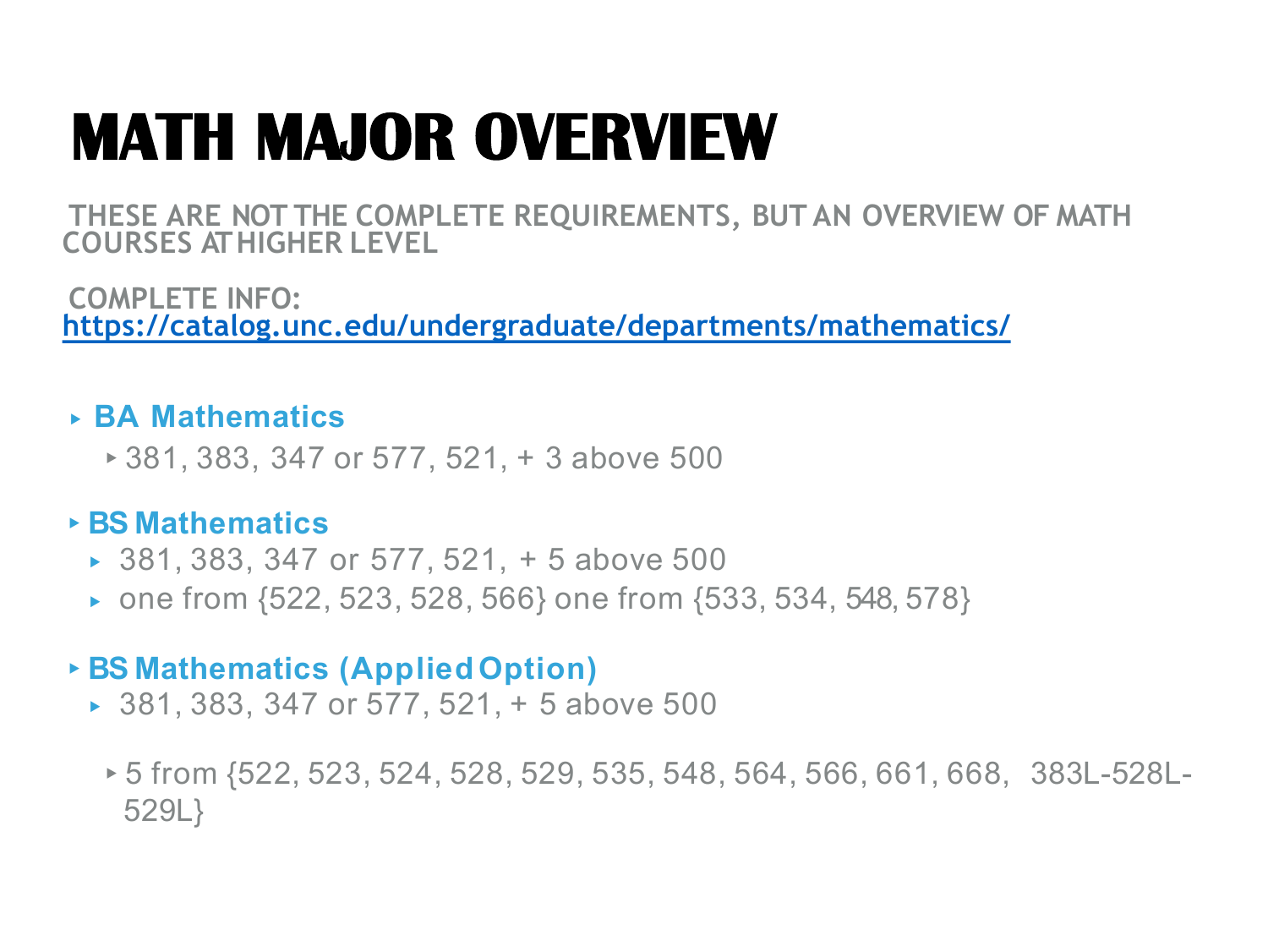### **COURSE OVERVIEW**

**Courses**

| first tier  | 231                         | 232       | 233                            |
|-------------|-----------------------------|-----------|--------------------------------|
| second tier | 383(L)                      | 347       | 381                            |
|             | Diff Eq.                    | Lin. Alg. | <b>Discrete</b>                |
| third tier  | 523 - Complex Variables     |           | 521 - Adv. Calcl               |
|             | 524 - Elem. Diff. Eq. (F)   |           | 522 - Adv. Calc II (S)         |
|             | 528(L) - Math Methods I     |           | 533 - Elem. Theory Num. (F)    |
|             | 529(L) - Math Methods II(S) |           | 534 - Elem. Modern Alg. (S)    |
|             | 553(L) - Math. Comp.        | $535 -$   | 548 - Combinatorial Math.      |
|             | Models Bio. (F)             |           | Probability 550 - Topology (F) |
|             | 564 - Math. Model. Life     |           | 551 - Euclid. Non. Euclid. (F) |
|             | Sci. $(F)$                  |           | <b>Geometries</b>              |
|             | 566 - Num. Analysis         |           | 577 - Lin. Algebra (F)         |
|             | 594 - Nonlinear Dyn. (Rare) |           | 578 - Alg. Structures (S)      |

S-typically Spring only, F-typically Fall only, L-optional Lab component AY 22-23: For students interested in MATH 523 and 566, these courses will be offered at the same date/time in Spring 2023. Please take MATH 566 in Fall and MATH 523 in Spring.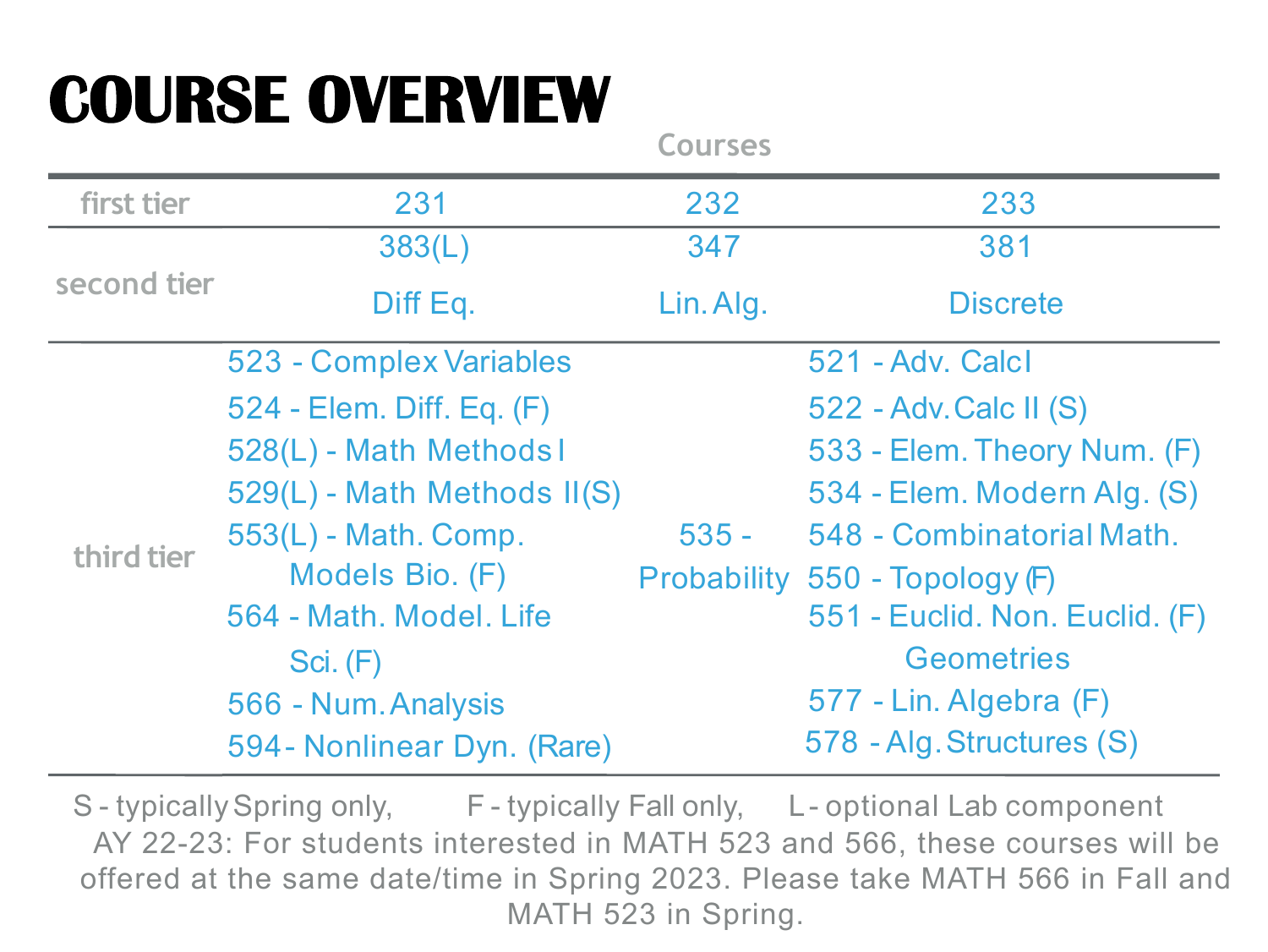# **GRADUATE CLASSES**

- ▶ Permission of the instructor is required
- ▸ Must have completed the undergraduate version
- ▸ Beneficial when applying to graduate school, both in terms of the actual application and in helping to narrow down interests

| <b>Course</b> | <b>Area</b>                      | <b>Pre-Regs</b> |
|---------------|----------------------------------|-----------------|
| 653,656       | <b>Real and Complex Analysis</b> | 521, 522        |
| 661,662       | <b>Scientific Computing</b>      | 566             |
| 668,669       | <b>Methods of Applied Math</b>   | 528, 529        |
| 676, 677      | Algebra                          | 577, 578        |
| 680,681       | <b>Geometry and Topology</b>     | 550             |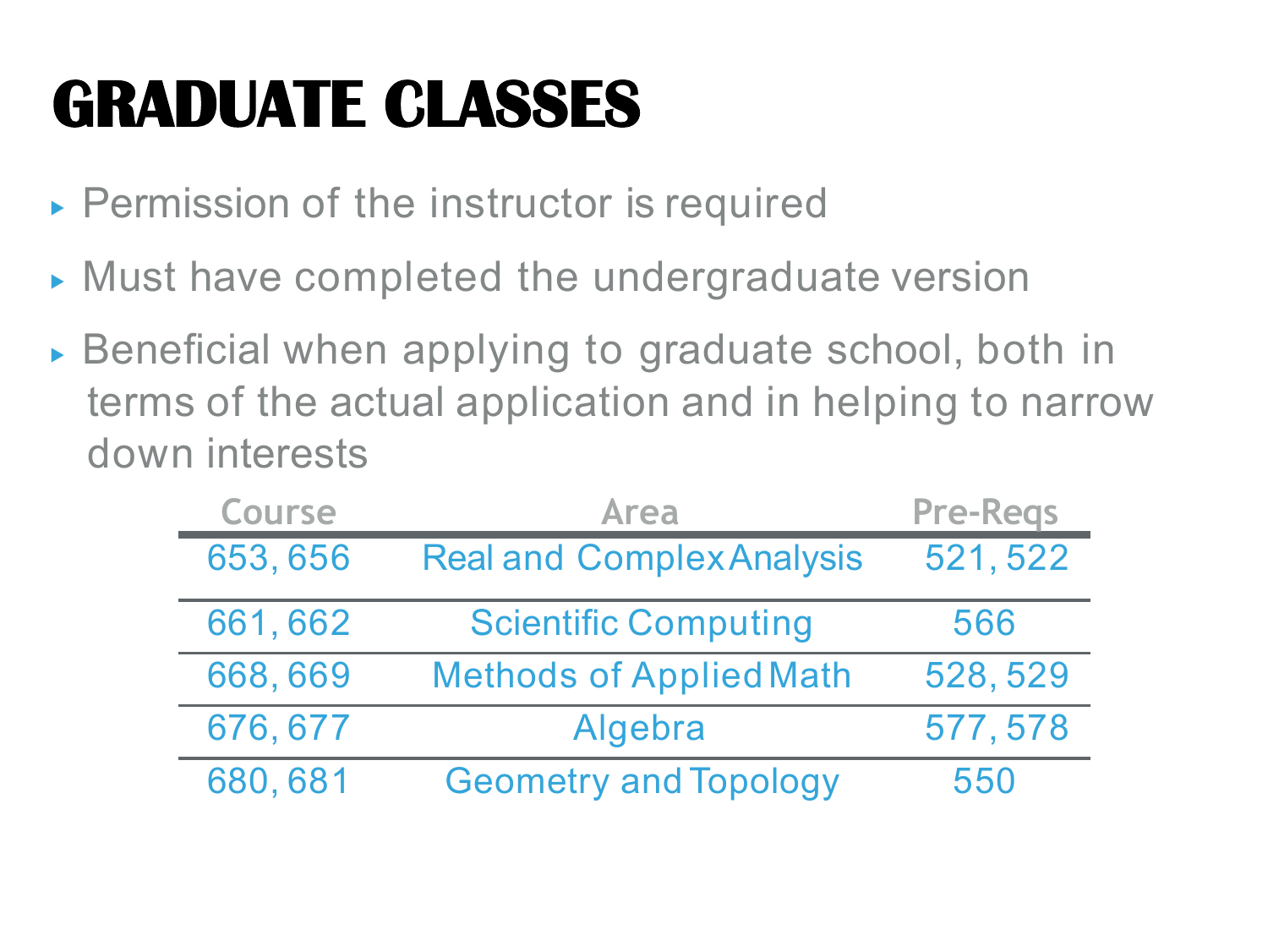### **SUMMER CLASSES**

▸ Select upper-level classes are offered over the summer in one, or both, [summer sessions](https://summer.unc.edu/)

- ▸ Typically Offered:
	- ▸ 381, 383(L), 347
	- $-521$
	- ▸ 528(L), 533, 535, 566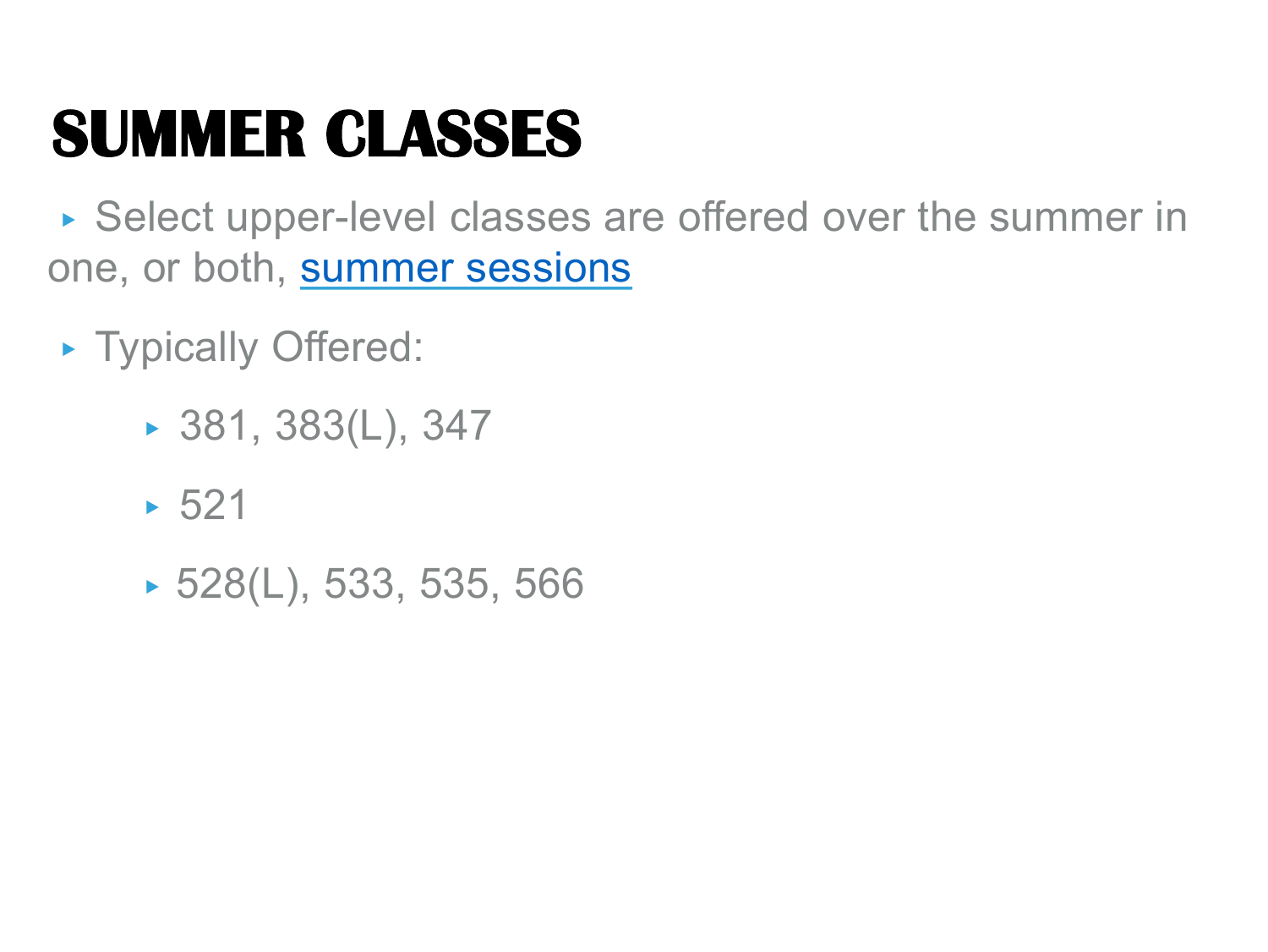### **STUDY ABROAD**\*\*COVID 19 may impact theseofferings\*

UNC Faculty Lead

▸[Math in Florence](https://heelsabroad.unc.edu/index.cfm?FuseAction=Programs.ViewProgramAngular&id=12029) (Summer)

MATH 381 - contact Prof Sawon - [sawon@email.unc.edu](mailto:sawon@email.unc.edu)

▸[Math in Stockholm \(](https://heelsabroad.unc.edu/index.cfm?FuseAction=Programs.ViewProgramAngular&id=11788)Summer) MATH 381 – contact Prof Rose – davidrose@unc.edu

Longer Programs

- ▸ [Budapest Semesters in Mathematics](https://heelsabroad.unc.edu/index.cfm?FuseAction=Programs.ViewProgram&Program_ID=10195) (Spring, Summer, and Fall)
- ▸ [Math in Moscow](https://heelsabroad.unc.edu/index.cfm?FuseAction=Programs.ViewProgram&Program_ID=10238) (Spring and Fall)

Other Partnerships for Math & Non-Math Courses

- ▸ [National University of Singapore](https://heelsabroad.unc.edu/index.cfm?FuseAction=Programs.ViewProgramAngular&id=10249)
- ▸ [King's College London](https://heelsabroad.unc.edu/index.cfm?FuseAction=Programs.ViewProgramAngular&id=10226)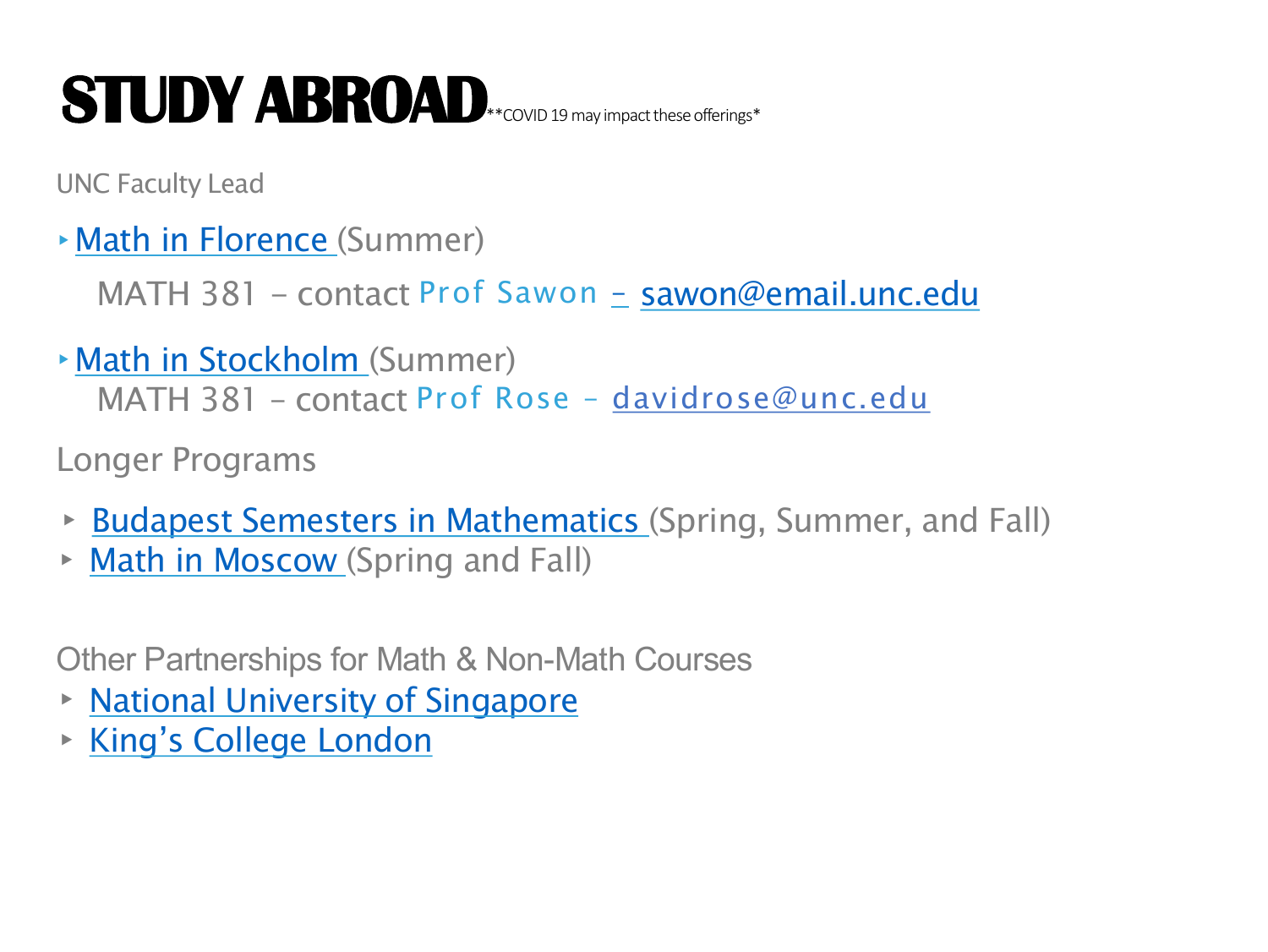# **CONSIDERING GRADUATE SCHOOL**

▸ GRE Math Subject Test required for many programs

- ▸ calculus 50%, algebra 25% (linear, abstract, number theory), additional 25% (real analysis, discrete math, combinatorics, topology, geometry, probability, complex variables, numerical analysis)
- ▸ Within Mathematics programs, many have different "flavors" (pure, applied, math biology…) so suggested courses to prepare vary

▸ Solid foundation in analysis, linear algebra, and differential equations

▸ Courses to prepare for GRE, if program requiresscore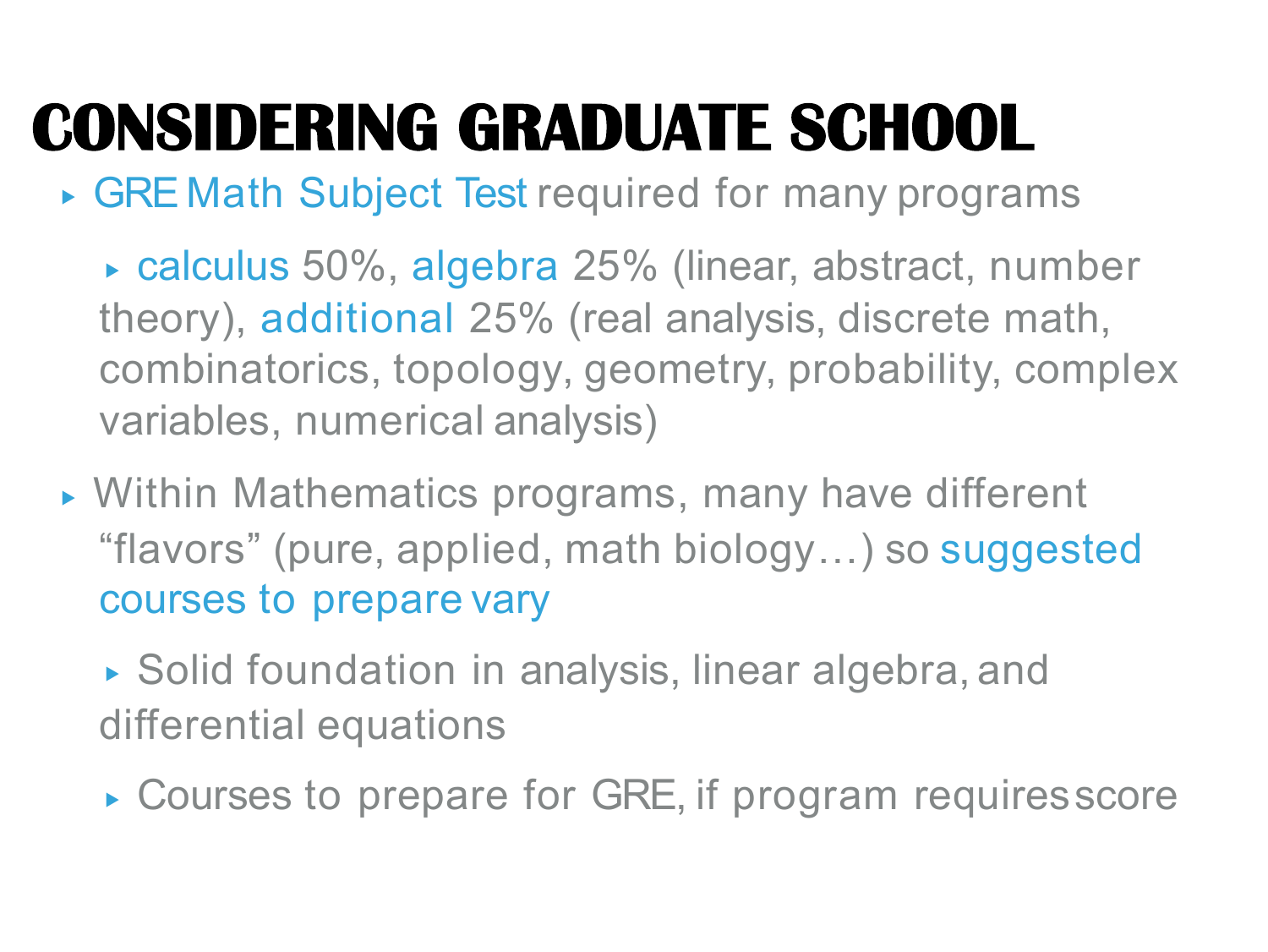### **CAREERS**

### ▶ Popular Careers for Math Majors

| Actuary              | Optimizer                   |
|----------------------|-----------------------------|
| Analyst              | Statistician                |
| Data Scientist       | <b>Computer Analyst</b>     |
| <b>Mathematician</b> | <b>University Professor</b> |
| Modeler              |                             |

### [AMS Career](http://www.ams.org/profession/career-info/career-index) Info

- ▸American Mathematical Society
- ▸[MAA Careers in](https://mathcareers.maa.org/) Math
	- ▸Mathematical Association of America
- ▸Many other fields value an education in mathematics!!!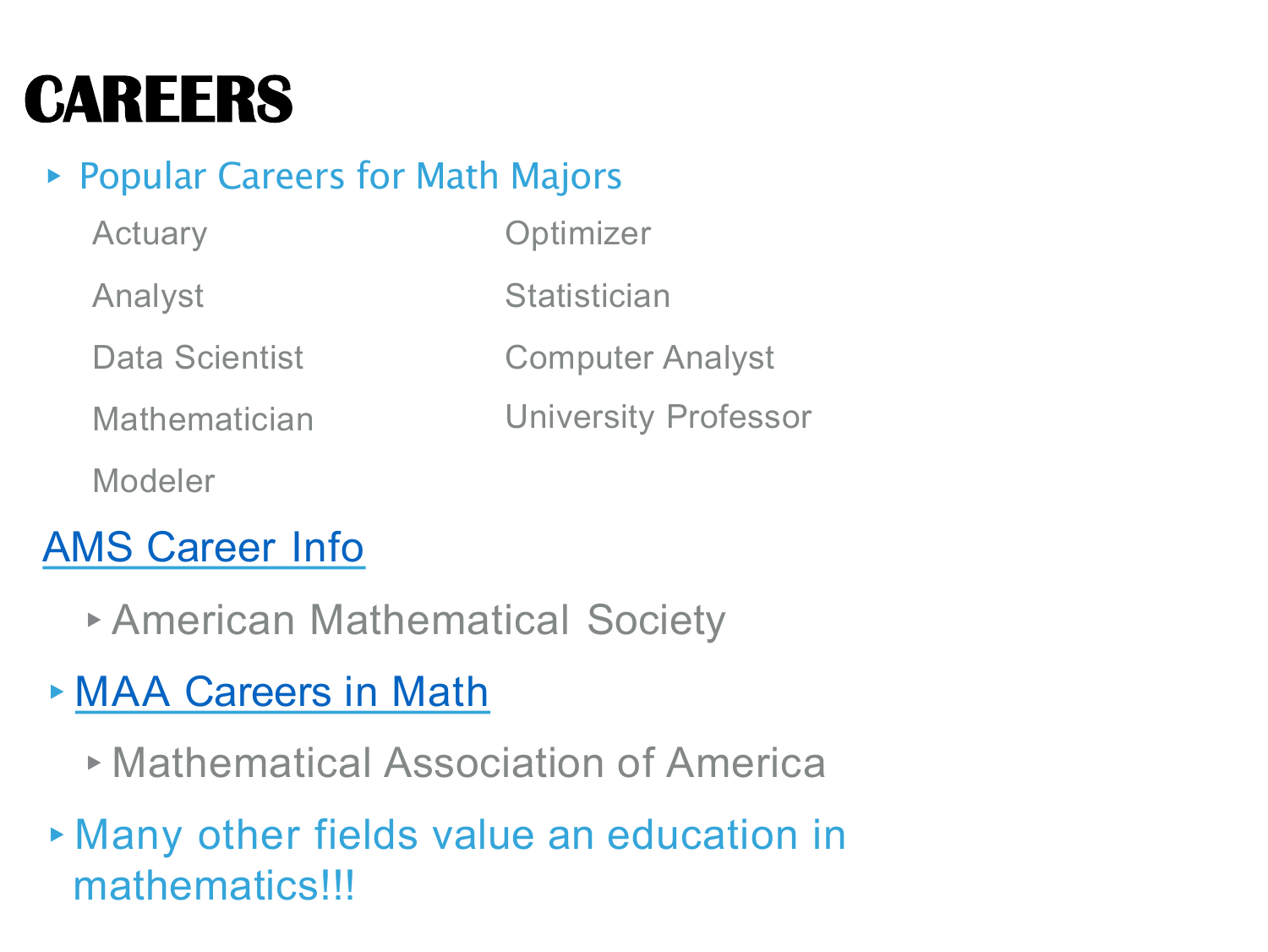# **DATA SCIENCE CLASSES**

#### ▸ Core Math Classes

- ▸ Calculus sequence, MATH 381, 347
- ▸ Suggested Computer Science Classes
	- ▸ COMP 210 Data Structures
	- ▶ COMP 301 Foundations of Programming
	- ▶ COMP 550 Algorithms

#### ▸ Suggested Statistics Classes

- ▶ STOR 320 Statistical computing
- ▶ STOR 415 Decision analytics/Optimization
- ▶ STOR 455 Methods of data analysis
- ▶ MATH 535/STOR 435 Probability

#### ▸ Even more options

- ▸COMP 560, 562, 535, 581, 486
- $\triangleright$  STOR 445, 556, 555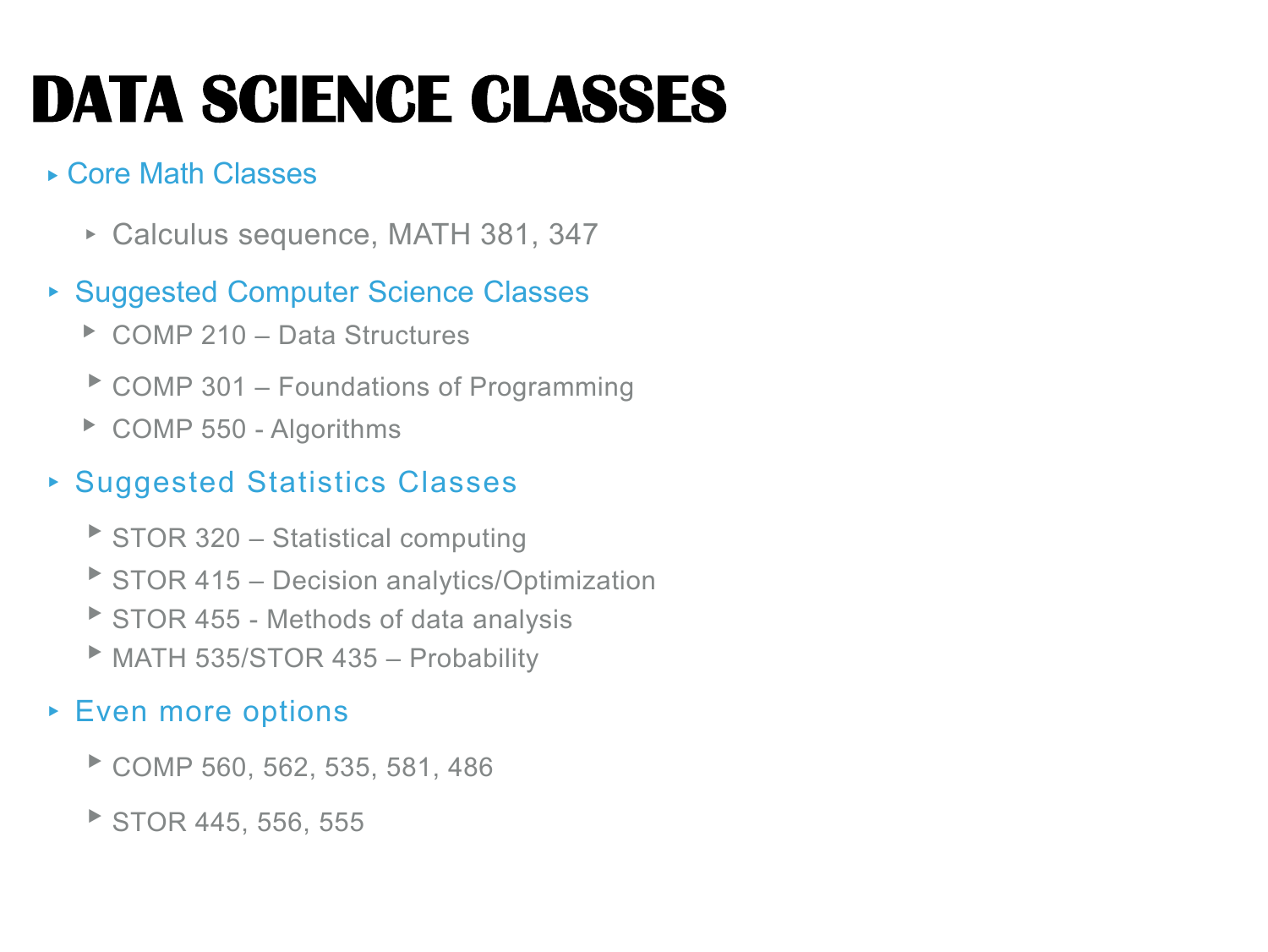

▸ Past UNC Math graduates have gone on to: